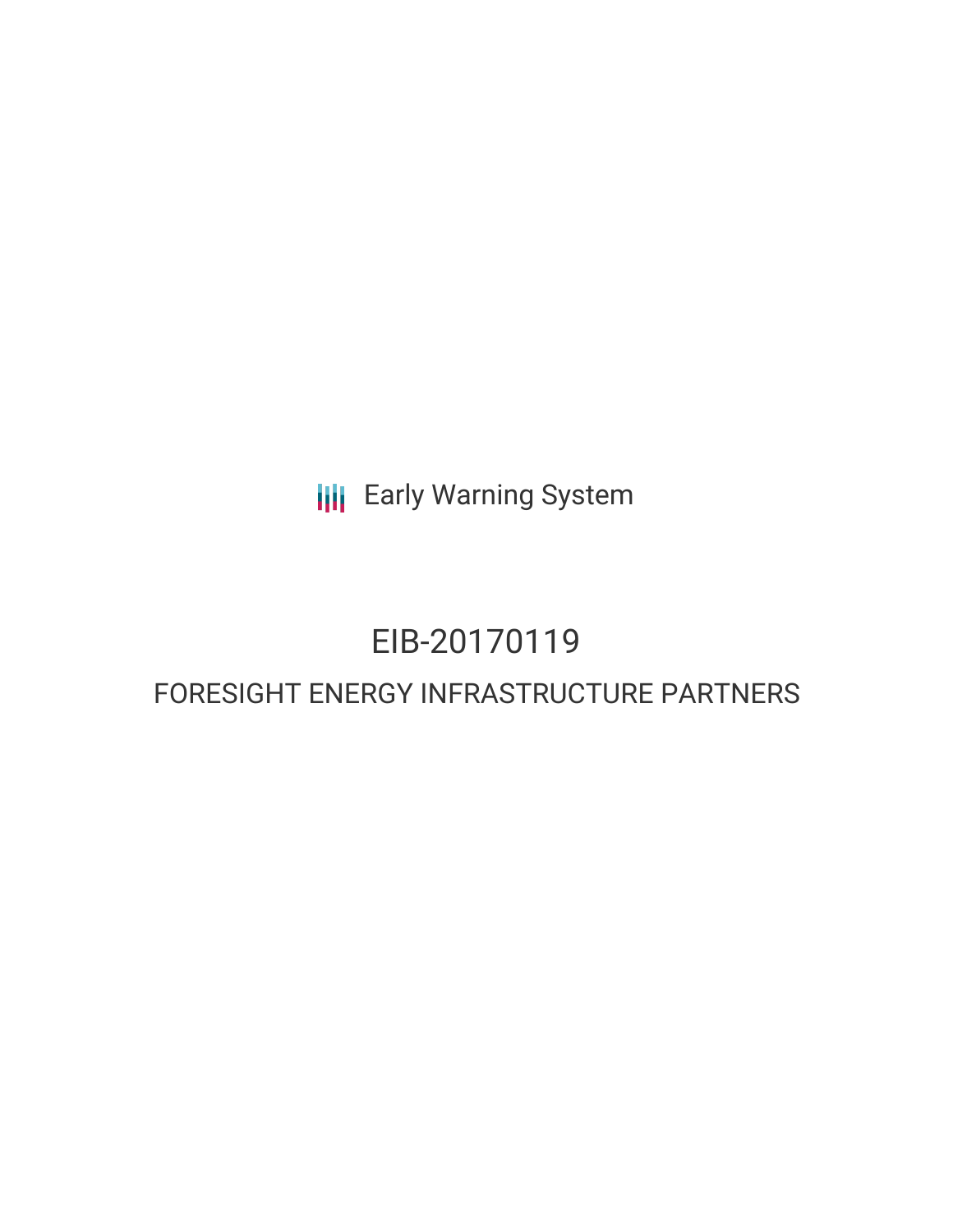

# **Quick Facts**

| <b>Countries</b>              | United Kingdom                 |
|-------------------------------|--------------------------------|
| <b>Financial Institutions</b> | European Investment Bank (EIB) |
| <b>Status</b>                 | Proposed                       |
| <b>Bank Risk Rating</b>       | U                              |
| <b>Borrower</b>               | <b>FORESIGHT GROUP LLP</b>     |
| <b>Sectors</b>                | Energy, Infrastructure         |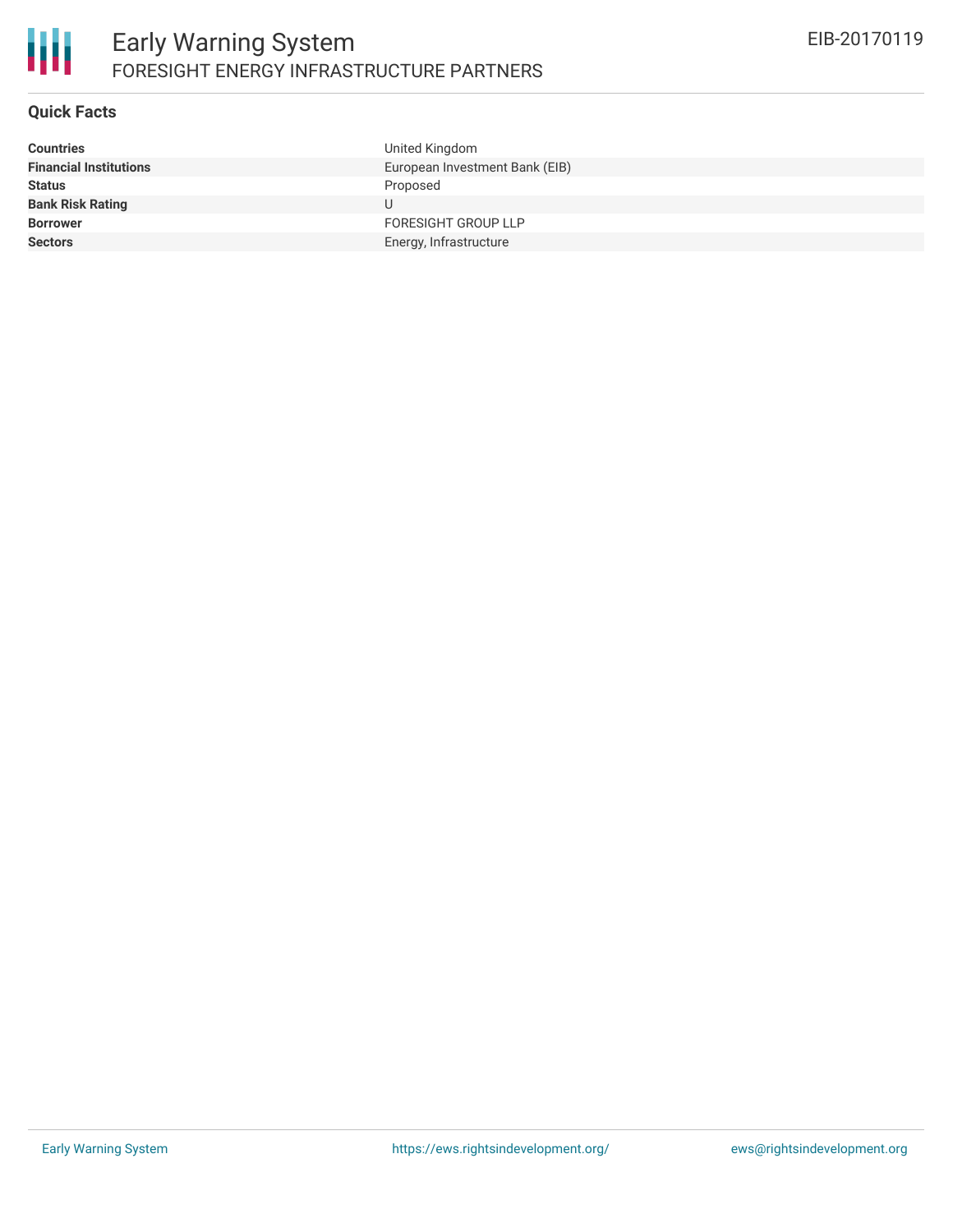

## **Project Description**

This project involves an investment fund focusing on equity investments in infrastructure projects mainly in the UK and other European countries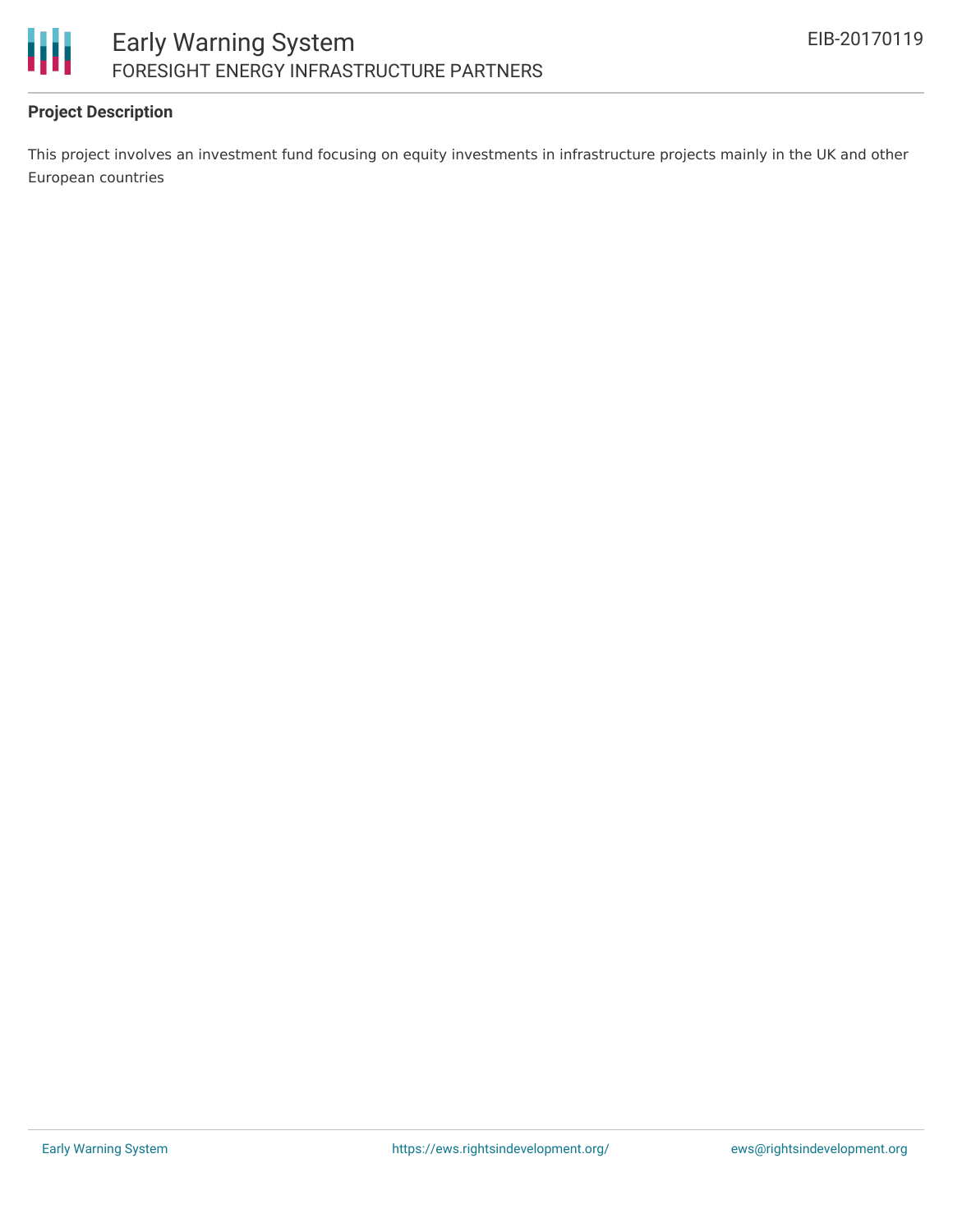# 冊 Early Warning System FORESIGHT ENERGY INFRASTRUCTURE PARTNERS

## **Investment Description**

European Investment Bank (EIB)